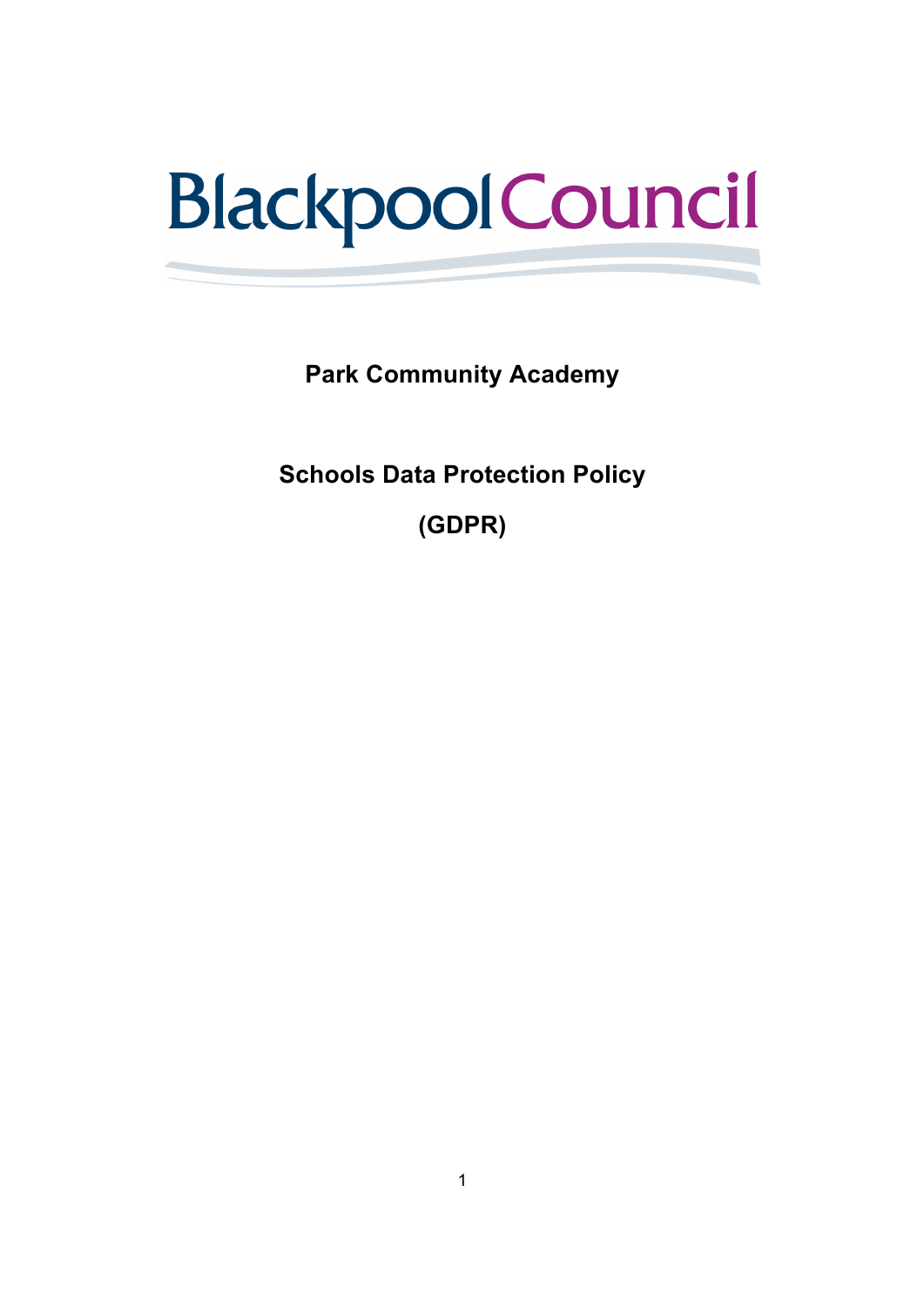# **Contents**

| 1.   | <b>Introduction</b>                                       | 3 |
|------|-----------------------------------------------------------|---|
| 2.   | <b>Definitions</b>                                        | 3 |
| 3.   | <b>Data Protection Principles</b>                         | 3 |
| 4.   | <b>Lawful Processing</b>                                  | 4 |
| 5.   | <b>Consent</b>                                            | 5 |
| 6.   | <b>Accountability and Governance</b>                      | 5 |
| 6.1. | <b>Data Protection Officer (DPO)</b>                      | 5 |
| 6.2. | <b>Register of Processing Activities (RoPA)</b>           | 6 |
| 6.3. | <b>Workforce Training</b>                                 | 6 |
| 6.4. | Data Protection Impact Assessments (DPIA's)               | 6 |
| 6.5. | <b>Contracts</b>                                          | 6 |
| 7.   | <b>Individual Rights</b>                                  | 6 |
| 7.1. | <b>Right to be informed</b>                               | 6 |
| 7.2. | <b>Right of Access</b>                                    |   |
| 7.3. | <b>Individual rights</b>                                  |   |
| 8.   | <b>Data Security</b>                                      |   |
| 9.   | <b>Breach Reporting</b>                                   | 8 |
| 10.  | <b>Data Retention</b>                                     | 8 |
| 11.  | <b>Data Accuracy and Limitation</b>                       | 8 |
| 12.  | <b>Information Requests</b>                               | 9 |
| 13.  | <b>CCTV</b> (delete if not applicable) and Biometric Data | 9 |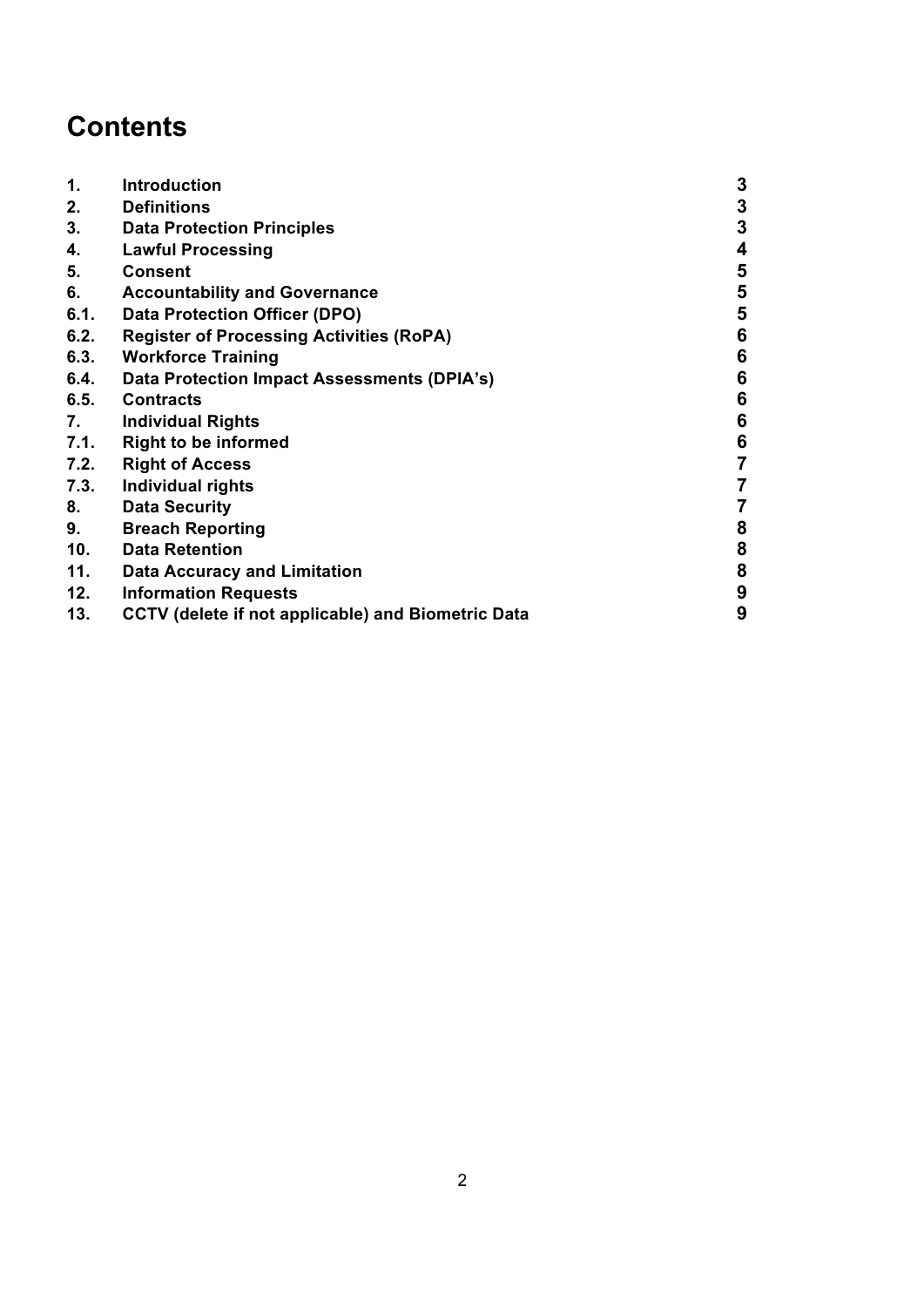#### **1. Introduction**

Park Community Academy collects, holds and processes personal data about pupils, staff, parents/carers, governors, visitors and other individuals who have contact with the school. It therefore has a number of legal obligations under the General Data Protection Regulation (GDPR) and the provisions of the Data Protection Act 2018 (DPA 2018).

Within this policy we will set out how we seek to protect personal data and ensure that employees understand the rules governing their use of personal data to which they have access to in the course of their employment. This policy applies to all personal data, regardless of whether it is held in paper or electronic format.

The school is a registered data controller with the Information Commissioner and will continue to abide by the new registration arrangements. All members of staff have responsibility for how the school collects, holds and processes personal data. The policy therefore applies to all staff as well as external organisations or individuals processing data on behalf of the school. Staff who do not comply with this policy may face disciplinary action.

This policy also commits that the school will also comply with regulation 5 of the Education (Pupil Information) (England) Regulations 2005, the Protection of Freedoms Act 2012 when referring to use of biometric data and Article 8 of the Human Rights Act 1998.

# **2. Definitions**

The GDPR applies to 'personal data' meaning any information relating to an identifiable person who can be directly or indirectly identified in particular by reference to an identifier. This definition provides for a wide range of personal identifiers to constitute personal data, including name, identification number, location data or online identifier, reflecting changes in technology and the way organisations collect information about people.

The GDPR refers to sensitive personal data as 'special categories of personal data'. Special category data is personal data which the GDPR says is more sensitive, and so needs more protection. For example, information about an individual's race, ethnic origin, politics, religion, trade union membership, genetics, biometrics, health, sex life or sexual orientation, are all 'special categories of personal data'.

The GDPR applies to 'controllers' and 'processors'. The school is a data controller who determines the purposes and means of processing personal data. A processor is responsible for processing personal data on behalf of the school.

# **3. Data Protection Principles**

Under Article 5(1) of the GDPR, the data protection principles set out the main responsibilities for organisations. It states personal data shall be:

a) processed lawfully, fairly and in a transparent manner in relation to individuals;

b) collected for specified, explicit and legitimate purposes and not further processed in a manner that is incompatible with those purposes; further processing for archiving purposes in the public interest,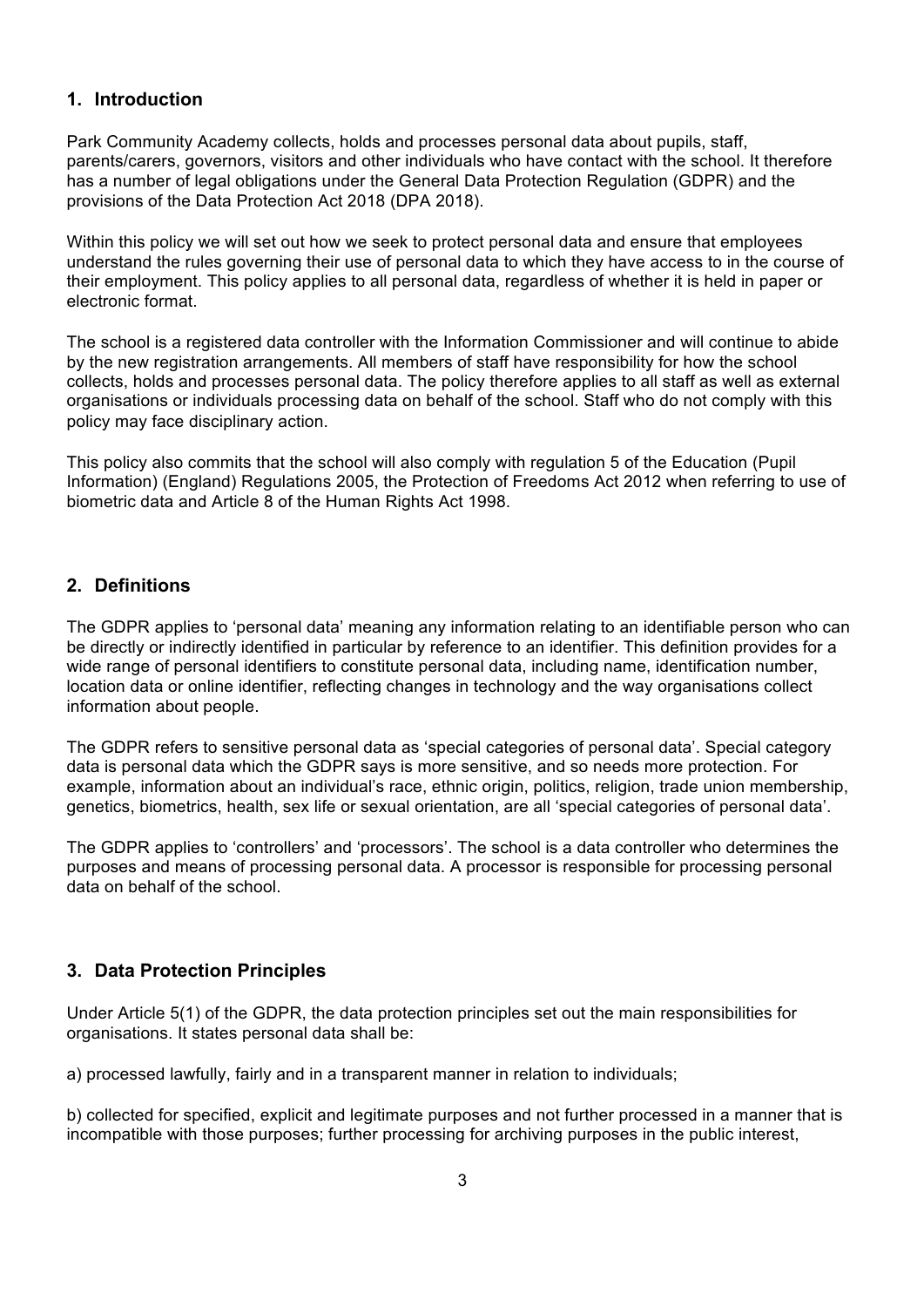scientific or historical research purposes or statistical purposes shall not be considered to be incompatible with the initial purposes;

c) adequate, relevant and limited to what is necessary in relation to the purposes for which they are processed;

d) accurate and, where necessary, kept up to date; every reasonable step must be taken to ensure that personal data that are inaccurate, having regard to the purposes for which they are processed, are erased or rectified without delay;

e) kept in a form which permits identification of data subjects for no longer than is necessary for the purposes for which the personal data are processed; personal data may be stored for longer periods insofar as the personal data will be processed solely for archiving purposes in the public interest, scientific or historical research purposes or statistical purposes subject to implementation of the appropriate technical and organisational measures required by the GDPR in order to safeguard the rights and freedoms of individuals; and

f) processed in a manner that ensures appropriate security of the personal data, including protection against unauthorised or unlawful processing and against accidental loss, destruction or damage, using appropriate technical or organisational measures."

Article 5(2) requires that:

"the controller shall be responsible for, and be able to demonstrate, compliance with the principles."

## **4. Lawful Processing**

The first principle requires that organisations process personal data in a lawful manner. The school will only process personal data if it can meet one of the following lawful bases set out under Article 6(1):

(a) Consent: the individual has given clear consent for you to process their personal data for a specific purpose.

(b) Contract: the processing is necessary for a contract you have with the individual, or because they have asked you to take specific steps before entering into a contract.

(c) Legal obligation: the processing is necessary for you to comply with the law (not including contractual obligations).

(d) Vital interests: the processing is necessary to protect someone's life.

(e) Public task: the processing is necessary for you to perform a task in the public interest or for your official functions, and the task or function has a clear basis in law.

(f) Legitimate interests: the processing is necessary for your legitimate interests or the legitimate interests of a third party unless there is a good reason to protect the individual's personal data which overrides those legitimate interests.

In addition if the school wishes to process 'special category data', it will identify an additional condition for processing as set out under Article 9(2).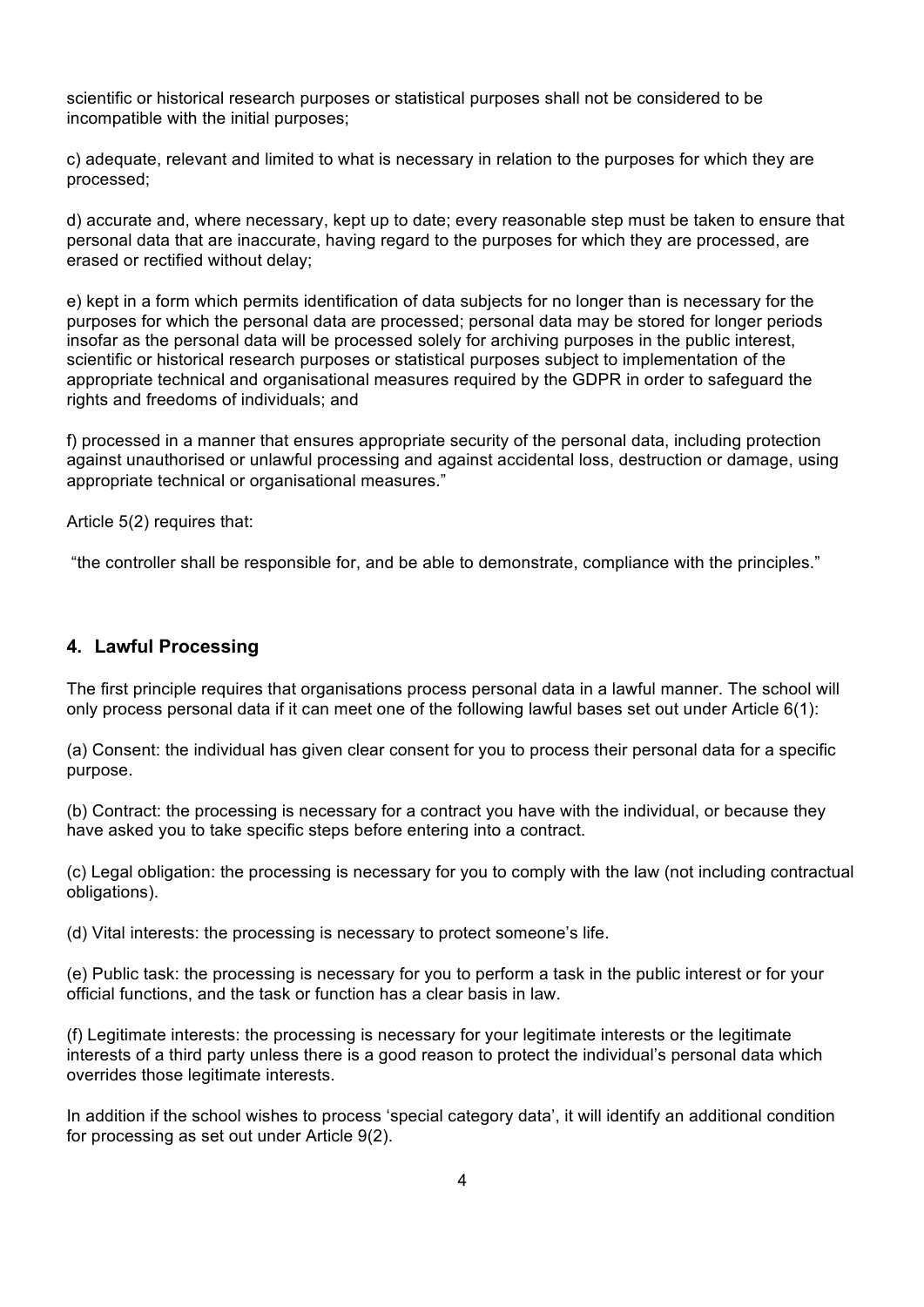# **5. Consent**

Where a need exists to request and receive consent of an individual prior to the collection, use or disclosure of personal data, the school is committed to seeking such consent. In all cases consent must be given by a clear affirmative act establishing a freely given, specific, informed and unambiguous indication of the data subject's wishes. The school is therefore committed to obtaining consent in the following manner:

- consent is presented in a manner clearly distinguishable from other matters
- the request is made in an intelligible and easily accessible form using plain language
- is freely given (i.e. not based on the need to conduct another processing activity)
- the date, method, validity and content of the consent is documented
- a simple method is provided for the data subject to be able to withdraw consent at any time

Once consent is withdrawn by the data subject, the school will cease processing data for the specified purpose without undue delay.

If the school wishes to offer information Society Services (ISS) to pupils it will gain parental consent for any pupil below the age of 13.

# **6. Accountability and Governance**

# **6.1. Data Protection Officer (DPO)**

Under the GDPR it is mandatory for Local Authorities (as defined by the FOIA) to designate a Data Protection Officer (DPO). The DPO's minimum tasks are defined in Article 39:

- To inform and advise the organisation and its employees about their obligations to comply with the GDPR and other data protection laws
- To monitor compliance with the GDPR and other data protection laws, including managing internal data protection activities, advise on data protection impact assessments, train staff and conduct internal audits
- To be the first point of contact for the Information Commissioner's Office

The contact details for the School's designated DPO are as follows:

Data Protection Officer, Information Governance Team Blackpool Council, Number One, Bickerstaffe Square, Blackpool, FY1 3AH SchoolsDPO@blackpool.gov.uk

Staff can contact the DPO if they have any queries about this policy, data protection law, data retention or the security of personal data. The DPO can also be contacted directly if members of staff have any concerns that this policy is not being adhered to.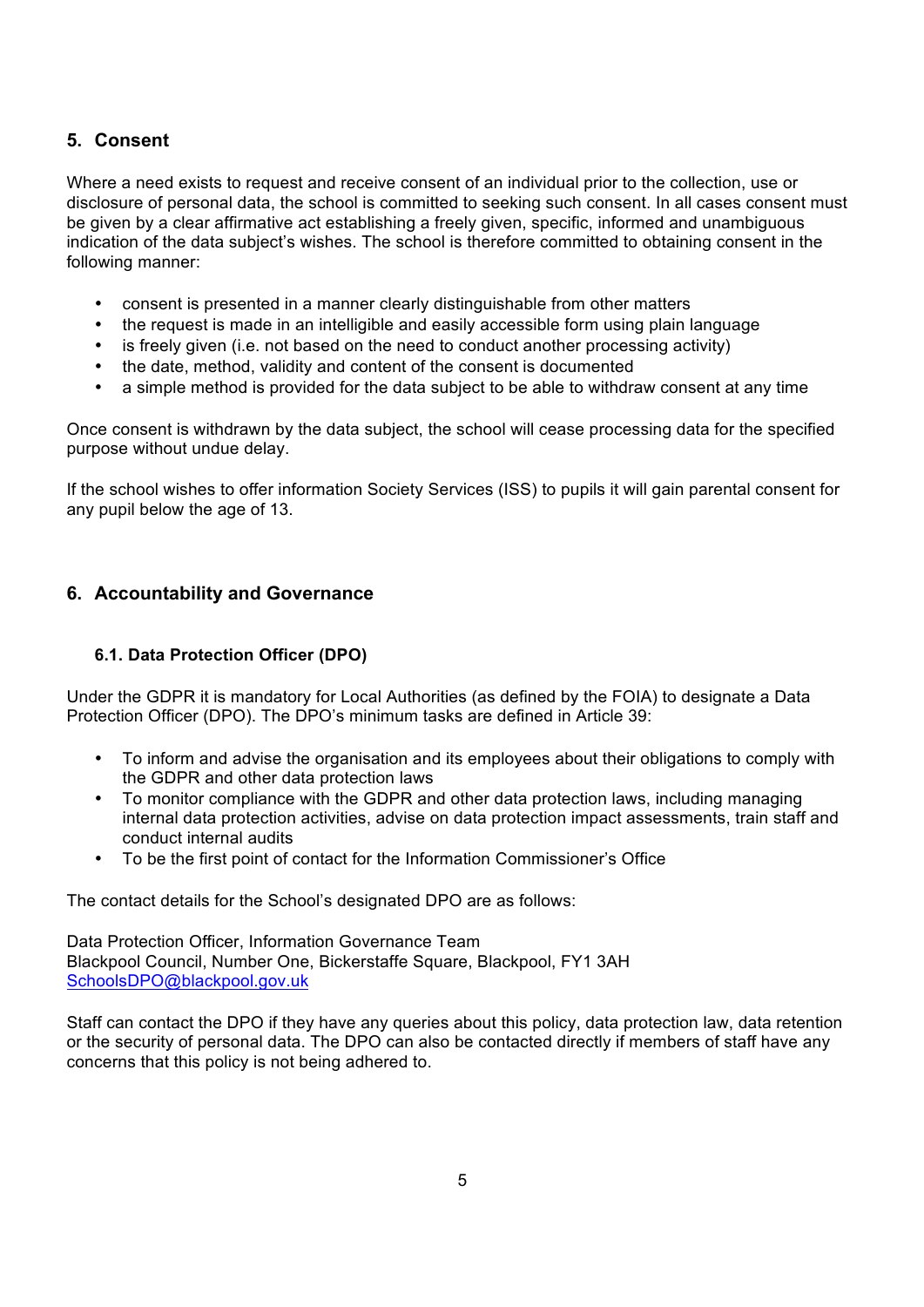#### **6.2. Register of Processing Activities (RoPA)**

The school is required to maintain records of activities related to higher risk processing of personal data. The school can confirm it maintains a Register of Processing Activities and this is held by the school office in conjunction with the DPO. All members of staff are required to notify the relevant persons before they embark on any new processing activities so they can be adequately recorded on the RoPA.

#### **6.3. Workforce Training**

The school is committed to providing data protection training to all staff as part of their induction process and will issue regular refresh training throughout the course of their employment or in the event of any changes in data protection law. The school will retain a record of this training programme and this will be made available to the Information Commissioner's Office on request.

#### **6.4. Data Protection Impact Assessments (DPIA's)**

Data protection impact assessments (DPIAs) are a tool which can help the school identify the most effective way to comply with their data protection obligations and meet individuals' expectations of privacy. An effective DPIA allows organisations to identify and fix problems at an early stage, reducing the associated costs and damage to reputation which might otherwise occur.

The school will complete a DPIA for certain listed types of processing, or any other processing that is likely to result in a high risk to individuals' interests. Therefore staff must consult the relevant persons or DPO before they embark on any new processing that could be regarded as being high risk to an individuals' interests. If required the Information Governance Team will assist members of staff completing the school's DPIA template.

#### **6.5. Contracts**

Whenever a controller uses a processor, it needs to have a written contract in place. This is important so that both parties understand their responsibilities and liabilities. The school commits to including the following compulsory details in its contracts:

- the subject matter and duration of the processing;
- the nature and purpose of the processing;
- the type of personal data and categories of data subject; and
- the obligations and rights of the controller.

# **7. Individual Rights**

#### **7.1. Right to be informed**

Individuals have the right to be informed about the collection and use of their personal data. This is a key transparency requirement under the GDPR. We call this 'privacy information' and the school will issue privacy notices in relation to pupil data, workforce data and governor data. The school will endeavour to issue these notices on induction and also make them available on the school's website throughout the data subject's school life. P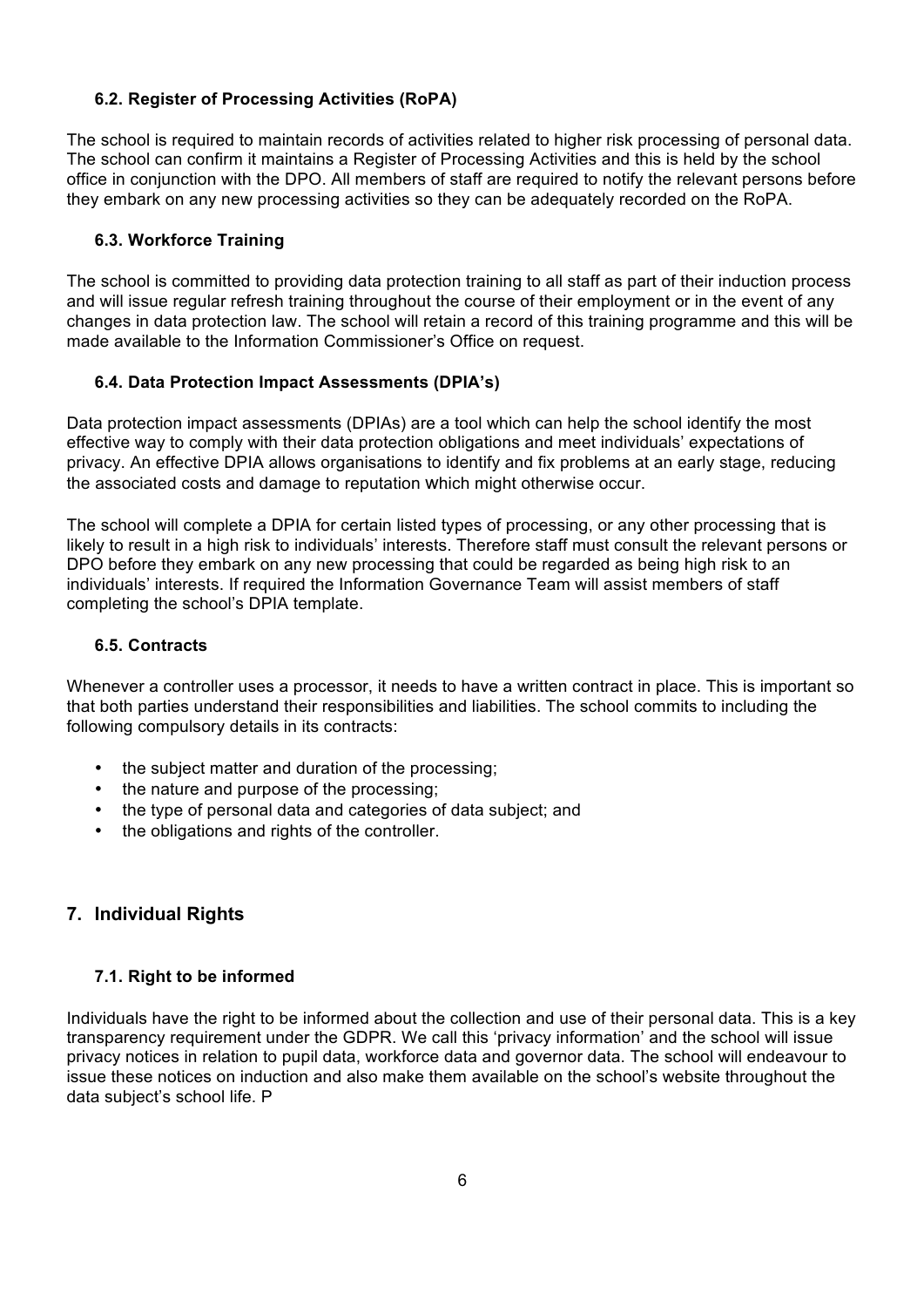### **7.2. Right of Access**

Individuals have the right to access their personal data (commonly known as subject access) and supplementary information about the processing of their data. The right of access allows individuals to be aware of and verify the lawfulness of the processing of their personal data. The information that can be requested includes:

- confirmation that their personal data is being processed
- access to a copy of the data
- the purposes of the data processing
- the categories of personal data concerned
- who the data has been, or will be, shared with
- how long the data will be stored for
- the source of the data, if not the individual
- whether any automated decision-making is being applied to their data, and what the significance and consequences of this might be for the individual

'Subject access' requests can be submitted to the school office and should contain the name of the data subject, a correspondence address and a description of the information requested. The school will provide the information without delay and at the latest within one month of receipt of the request. The school will not apply a fee to requests unless the request is manifestly unfounded or excessive. The school will take reasonable steps to verify the identification of the applicant and if the applicant wishes to request a review of the school's decision, the process for doing so will be clearly outlined in the response issued.

#### **7.3. Individual rights**

GDPR also empowers individuals with the right to rectification, erasure, right to restrict processing, data portability, right to object and rights in relation to automated decision making or profiling. The school will carefully consider any requests under these rights and requests can be submitted to the school office.

# **8. Data Security**

Principle f) states data should be processed in a manner that ensures appropriate security of the personal data. This means the school must have appropriate security to prevent the personal data it holds being accidentally or deliberately compromised. Particular attention will be paid to the need for security of sensitive personal data.

Manual data will be stored where it is not accessible to anyone who does not have a legitimate reason to view or process that data. Staff should carefully consider whether they need to take any manual data offsite before doing so and record instances where any 'special categories of data' is taken offsite. The following measures must be taken by staff in relation to electronic data:

- portable electronic devices, such as laptops, ipads and hard drives that contain personal data are stored in a locked cupboard or draw
- encryption software is used to protect all portable devices and removable media that contain personal data, such as laptops and USB devices
- passwords must meet appropriate security standards, be changed at regular intervals and must not be divulged to any other persons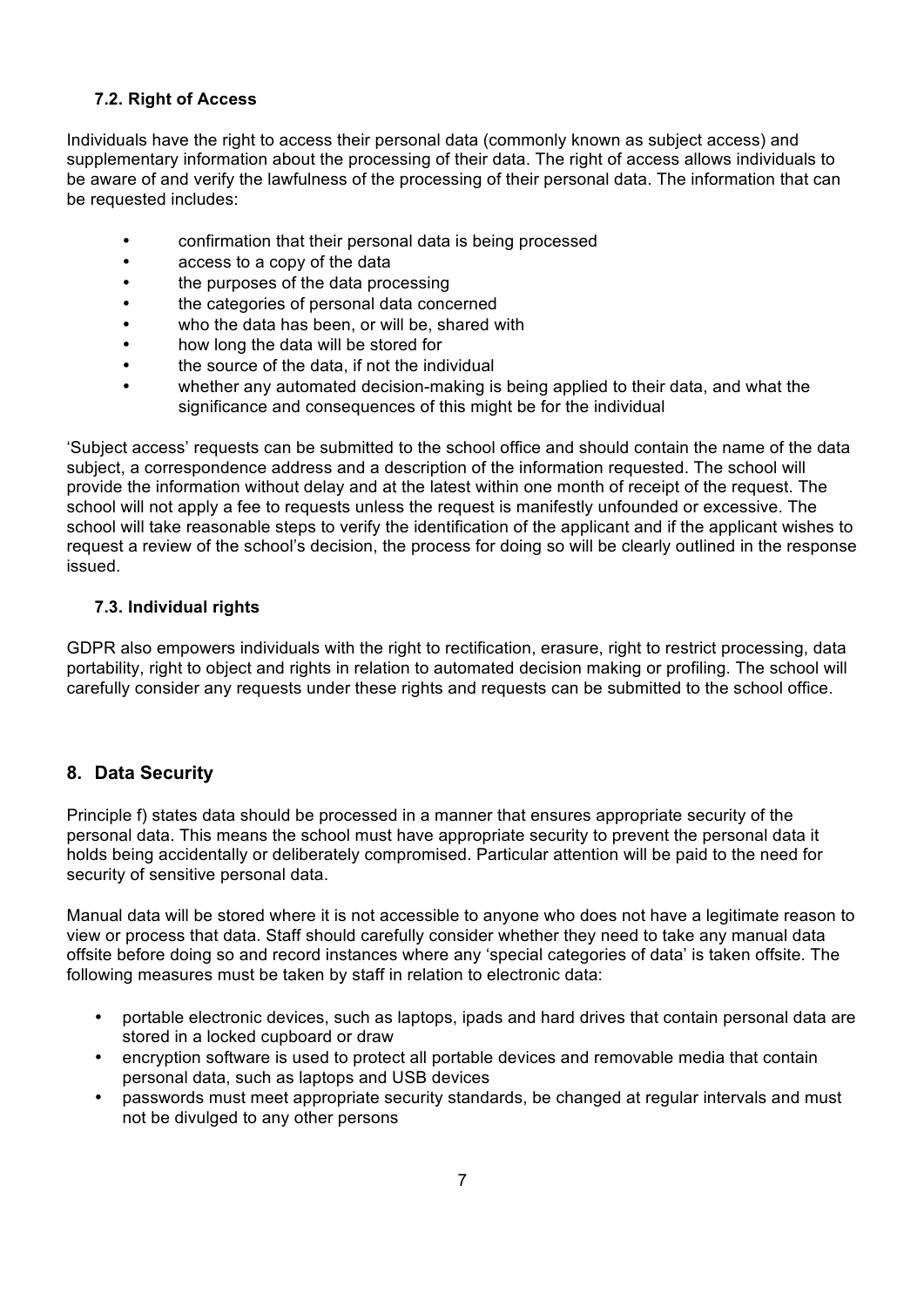- where personal data is shared with a third party, staff should carry out due diligence and ensure the data is sent in a secure manner or appropriate measures are taken to mitigate the risk of individuals being identified
- when sending personal data to a third party, staff must carefully check the recipient and their contact details
- where personal devices are used to access organisational email accounts, staff should ensure appropriate passwords are applied to the device
- staff should not open links when emails are received from unknown recipients or the emails appear suspicious
- personal data must be stored in a secure and safe manner, with careful consideration made to who can access the data

#### **9. Breach Reporting**

The GDPR introduces a duty on all organisations to report certain types of personal data breach to the relevant supervisory authority. Where feasible, the school must do this within 72 hours of becoming aware of the breach, it is therefore essential that **all members of staff make the relevant persons aware of any potential breaches of data protection without undue delay.** This includes all losses, thefts or inadvertent disclosures of personal data. It also includes the loss or theft of any device that holds personal data.

The relevant persons will then follow the breach procedure in conjunction with the DPO. An investigation will be conducted to confirm whether or not a personal data breach has occurred. If a breach has occurred the DPO will advise the school on whether it is required to notify the Information Commissioner and the data subjects affected.

#### **10.Data Retention**

Principle e) states data must be kept in a form which permits identification of data subjects for no longer than is necessary for the purposes for which the personal data are processed. Data will only be retained for the specified period outlined in the records management schedule that the school has adopted and will be destroyed in a secure manner thereafter. A copy of the records management schedule is available on request from the school office.

# **11.Data Accuracy and Limitation**

Principle (d) states data shall be accurate and, where necessary, kept up to date The school will issue regular reminders to staff and parents/carers to ensure that personal data held is up to date and accurate. Any inaccuracies discovered will be rectified and if the inaccurate information has been disclosed to a third party; the recipients will be informed of the corrected data.

The school will only collect personal data for specified, explicit and legitimate reasons. We will explain these reasons to the individuals in the school's privacy notices. If we want to use personal data for reasons other than those given when we first obtained it, we will inform the individuals concerned before we do so, and seek consent where necessary. Staff must only process personal data where it is necessary to do so in their jobs.